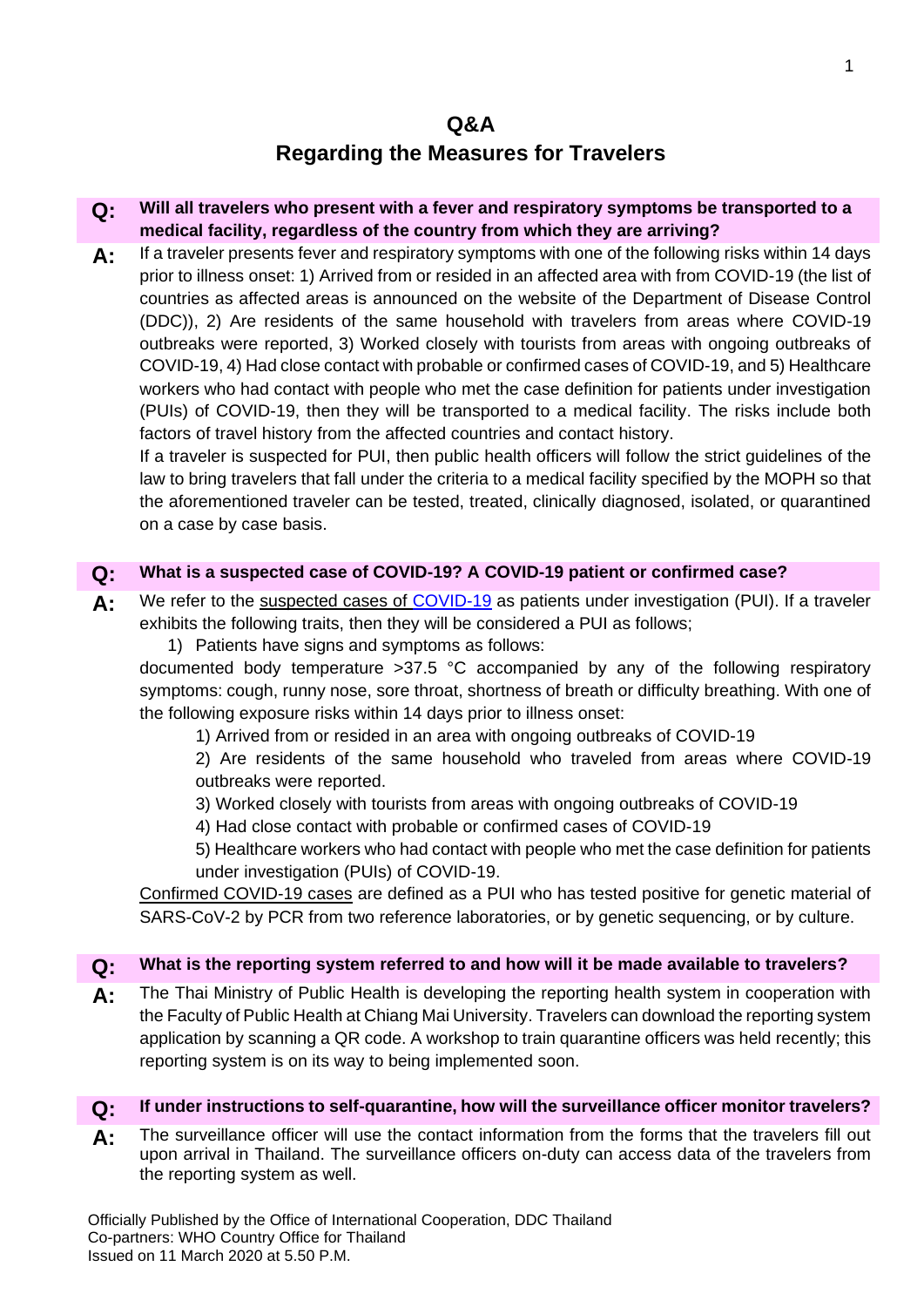#### **Q: Will the surveillance officer contact the traveler, or must the traveler accept responsibility to contact health authorities?**

- **A:** Communication between the travelers and the surveillance officers is interactive. The travelers have to report their symptoms every day, for 14 days. If the traveler exhibits disease symptoms, or if communication is lost, then the surveillance officers will track the traveler, place them back into the system, and follow-up for surveillance, clinical diagnosis, and treatment for prevention and control as determined in the guidelines.
- **Q: What are, if any, the measures that will be applied to family members of travelers coming from Disease Infected Zones or from Ongoing Local Transmission Areas? Are family members of travelers subject to any restriction of movement or activity, including work or school?**
- A: Family members of travelers from **Ongoing Local Transmission Areas and Disease Infected Zone**, are requested to [self-monitor](#page-4-3) their symptoms because they are in close contact with them. Depending on the guidelines and rules administered by public health officials and immigration officers to the traveler who has entered Thailand, the traveler must either self-monitor or [self-quarantine](#page-4-4) at their accommodations.

Practical guidelines for household members and disinfection in the household

● All household members should wash hands with water and soap for at least 20 seconds as frequently as possible in order to reduce the risk of infection and spreading the

diseases. In case there is no water and soap, clean hands with alcohol-based hand sanitizer gel that contains at least 70% alcohol concentration.

● Keep monitoring symptoms for developing illness among close contacts of those travelers and other household members for 14 days.

- The travelers should sleep in a separate bedroom.
- If it is unavoidable to share a dining table, always use serving spoons.
- Do not share personal belongings with those travelers, such as handkerchiefs, drinking glasses and straws.
- Avoid being in close contact by keeping 1-2 meters away from others.

• When the quarantined individual departs, clean the quarantine area and surfaces such as beds, tables, any utensils in the area and restroom using 5% bleach sodium hypochlorite (proportion: 1 part bleach and 99 parts water).

• Clean clothes, bedsheets, towels, etc. with soap or regular detergent and water. Or wash them with hot water at 60-90 degrees Celsius.

Family members who experience onset of 1 or more respiratory symptoms (cough, runny nose, sore throat, and shortness of breath), and/or a fever greater than or equal to 37.5 degrees Celsius, must inform a disease control officer immediately in order to be tested, clinically diagnosed, and treated in a timely manner, allowing officers to also isolate or quarantine as necessary to prevent [transmission.](#page-4-5)

- **Q: Who does this announcement apply to (i.e. diplomats, Thai people, non-Thai, business, travelers, NGO workers etc.)?**
- A: This announcement applies to all travelers departing from [Disease Infected Zones](#page-4-2) or countries [with Ongoing Local Transmission](#page-4-1) of COVID-19 announced by the Kingdom of Thailand.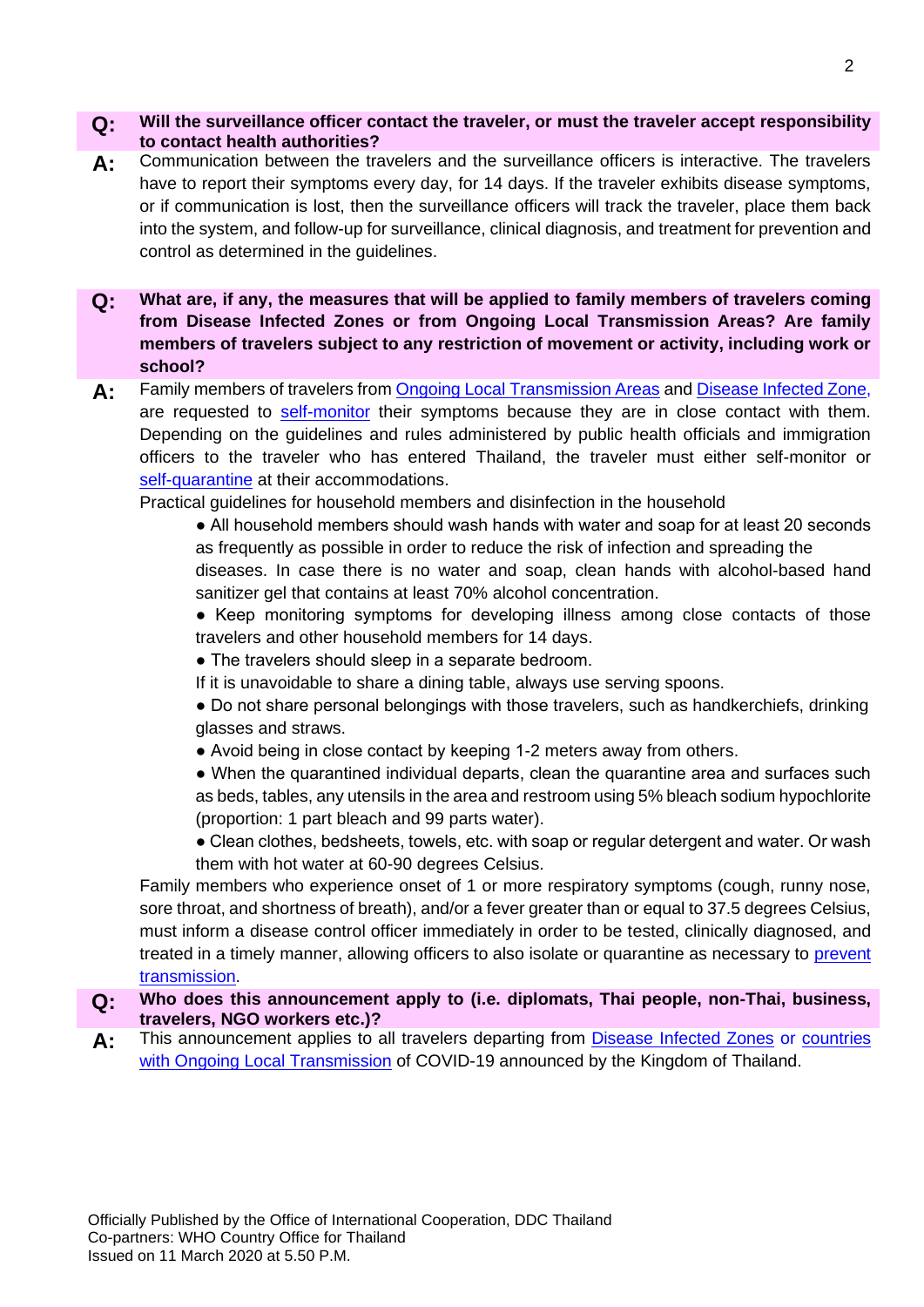- **Q: What is the process for travelers who spent time in-transit in a Disease Infected Zone while on their way to Thailand? If travelers depart from a country that is not considered a Disease Infected Zone, but transit at an airport in a Disease Infected Zone will they be under the same protocol as a traveler coming from a Disease Infected Zone?**
- **A:** All passengers who transited for at least 12 hours at an airport in a [Disease Infected Zone](#page-4-2) or who passed through immigration in a Disease Infected Zone, must pass the entry screening including a thermal scan, fill the T8 form, and provide the necessary information to the officers at the Quarantine Office upon arrival to Thailand. Before boarding, the passengers will have their body temperatures rechecked and need to pass the exit screening prepared by the airlines. During the period of transit, we request the cooperation from the passengers to implement social distancing and only stay in the area near the gate

#### **Q: What are Disease Infected Zones and Ongoing Local Transmission Areas? How are these defined?**

**A:** See the page for the most updated information: [https://ddc.moph.go.th/viralpneumonia/](https://ddc.moph.go.th/viralpneumonia/%20eng/index.php) [eng/index.php](https://ddc.moph.go.th/viralpneumonia/%20eng/index.php) - A Disease Infected Zone is defined as a country or special administrative region reporting over 1,000 confirmed cases and the ongoing local transmission cases consecutively for 14 days

-Ongoing local transmission is defined as a country or special administrative region reporting cases for two consecutive weeks

- **Q: Is there official documentation or certification for the travelers from Disease Infected Zones to confirm that 14 days of quarantine has been completed?**
- **A:** As of now, we plan to bring this issue for further discussion with the EOC, MoPH
- **Q: Can travelers from Disease Infected Zones under mandatory self-quarantine leave Thailand or return to their homes in Disease Infected Zones before the 14-day duration is complete?**
- A: Yes, but those who would like to leave Thailand or return to their homes, must receive permission from the communicable disease control officer, and must not have symptoms in order to pass exit screening.
- **Q: Do they need permission to go to the airport? Will they be punished if they decide to go to the airport without contacting an officer?**
- **A:** The traveler should be requested to show the permission form which states that they have received approval from the communicable disease control officer/health authorities/Thai authorities and show to officers/authorities at the airport before leaving Thailand or return to their home. And the traveler must pass exit screening procedures. Those who want to leave Thailand or return to their home but did not ask for permission from the disease control officer, shall be punished according to Communicable Diseases Act, B.E. 2558 (2015) if they attempt to depart.
- **Q: What is the process to enforce the Communicable Disease Act for offenders? What is the penalty for those who do not abide by the MOPH regulations?**
- **A:** After the official announcement, if travelers do not comply with the law, they will face penalty under the law. The offender will be fined up to 100,000 Thai Baht or imprisoned up to one year in jail or both of those penalties.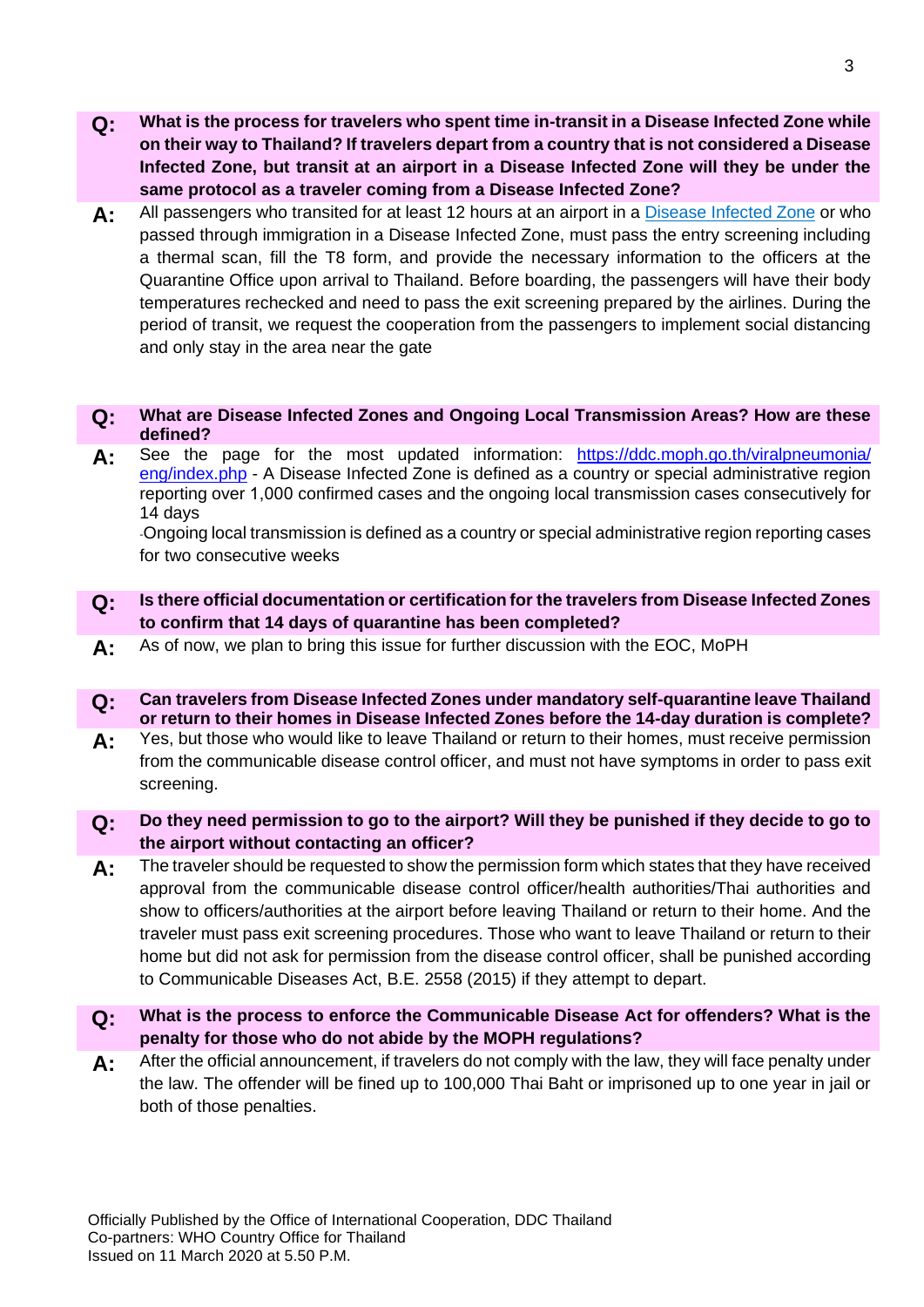- **Q: For healthy passengers from Disease Infected Zones, how will they be transported to their accommodations for mandatory self-quarantine?**
- **A:** They are responsible for arranging transportation on their own. During transit to the accommodations, please wear a mask.
- **Q: Are travelers from Disease Infected Zones allowed to change hotels during their mandatory 14-day self-quarantine? What if they already made reservations for multiple hotels?**
- **A:** In the case where passengers would like to change the hotel or residence, they need to ask the permission from the disease control officer. Thus, they have to provide all reservations of the accommodations at the immigration office by filling in T8 form for the benefit of both (travelers and officers)
- **Q: Are families allowed to stay together in the same room during mandatory 14-day selfquarantine?**
- **A:** Yes. But please strictly follow the advice for people and family members who arrive from the affected areas as shown in the DDC website. If the family members develop symptoms, they must go to the hospital and follow the procedures
- **Q: Are travelers from Disease Infected Zones who are under the mandatory 14-day quarantine allowed to use the facilities at hotels (swimming pools, saunas, restaurants etc.)**
- **A:** We encourage them to avoid using the swimming pools and facilities that have gatherings of people. Currently, we do not have evidence about the spreading of the disease in swimming pools, but it can spread via droplets with people staying together beside the pools. For restaurants, it is fine to use private tables, but in public areas, people should separate their personal items, use serving spoons and clean hands before having meals.
- **Q: What if hotels or other services discriminate against people coming from Disease Infected Zones? Are hotels allowed to deny service to guests based on nationality or recent travel history?**
- **A:** Actually, we encourage all managers and operators of hotels or other services not to discriminate against the customer based on their nationality or recent travel history. However, the protocol or the actual practice depends on hotels' rules and regulations.
- **Q: How does Thailand track people who lie about their accommodations/contact information on their T8 form and arrival card?**
- A: It is hard to confirm valid information on the T.8 form, it shows flight information, personal information, travel history, symptoms, and reserved accommodations. It means we can check with that information and will contact the hotel for more information. If travelers do not follow our laws and measures, we will use the penalty under the Communicable Diseases Act, B.E. 2558 (2015).